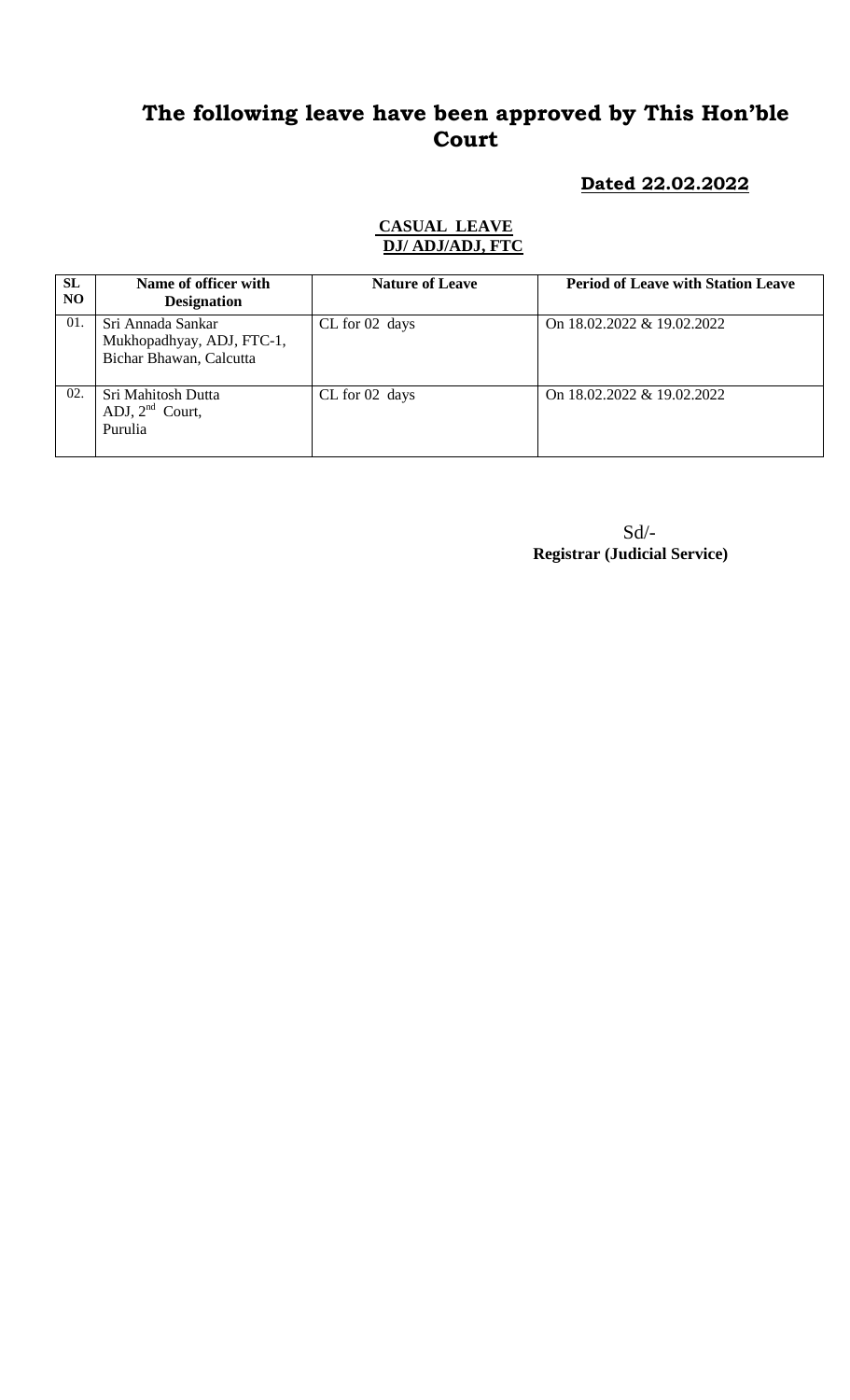# **The following leave have been approved by This Hon'ble Court**

#### **Dated 22.02.2022**

|                  | <b>DJ/ ADJ/ADJ, FTC</b>                                                                  |                        |                                                                       |  |
|------------------|------------------------------------------------------------------------------------------|------------------------|-----------------------------------------------------------------------|--|
| ${\bf SL}$<br>NO | Name of officer with Designation                                                         | <b>Nature of Leave</b> | <b>Period of Leave with Station Leave</b>                             |  |
| 01.              | Sri Arpan Kumar Chattopadhyay<br>ADJ-cum-Judge, Spl<br>Court(E.C.Act), Berhampore,       | CL for 01 day with SL  | On 28.02.2022<br>SL: 25.02.2022 (E) to 02.03.2022 (M)                 |  |
|                  | Murshidabad                                                                              |                        |                                                                       |  |
| 02.              | Sri Arun Kiran Bandyopadhyay<br>ADJ, 3 <sup>rd</sup> Court, Krishnagar, Nadia            | CL for 01 day with SL  | On 28.02.2022                                                         |  |
|                  |                                                                                          |                        | SL: 25.02.2022 (E) to 02.03.2022 (M)                                  |  |
| 03.              | Smt. Chandrani Mukherjee<br>(Banerjee)<br>Judge, Bench-IV, City Civil Court,<br>Calcutta | CL for 01 day          | On 22.02.2022                                                         |  |
| 04.              | Sri Dinanath Prasad<br>ADJ, 3rd Court, Suri, Birbhum                                     | CL for 01 day with SL  | On 02.03.2022                                                         |  |
|                  |                                                                                          |                        | SL: 28.02.2022(E) to 03.03.2022(M)                                    |  |
| 05.              | Sri Jai Prakash Singh<br>ADJ, Chanchal, Malda                                            | CL for 02 days with SL | On 22.03.2022 & 23.03.2022                                            |  |
|                  |                                                                                          |                        | SL: 17.03.2022 (E) to 24.03.2022(M)                                   |  |
| 06.              | Sri Pushpal Satpathi<br>ADJ, $6th$ Court, Alipore, 24pgs(S)                              | CL for 01 day          | On 28.02.2022                                                         |  |
| 07.              | Smt. Rina Sawoo<br>ADJ, 3rd Court, Paschim<br>Medinipur                                  | CL for 04 days with SL | From 08.03.2022 to 11.03.2022<br>SL: 07.03.2022 (E) to 14.03.2022 (M) |  |
| 08.              | Sri Supratim Dasgupta, ADJ, 5 <sup>th</sup>                                              | CL for 01 day with SL  | On 28.02.2022                                                         |  |
|                  | Court, Krishnagar, Nadia                                                                 |                        |                                                                       |  |
|                  |                                                                                          |                        | SL: 25.02.2022 (E) to 02.03.2022 (M)                                  |  |
| 09.              | Smt. Sarbani Mallik Chattopadhyay<br>ADJ, 1 <sup>st</sup> Court, Kakdwip, 24Pgs(S)       | <b>Station Leave</b>   | From 21.02.2022 (E) to 22.02.2022 (M)                                 |  |
|                  |                                                                                          |                        | From 25.02.2022 (E) to 28.02.2022 (M)                                 |  |
| 10.              | Sri Sarad Kumar Chhetri<br>ADJ, FTC, Siliguri, Darjeeling                                | CL for 02 days         | On 24.02.2022 & 25.02.2022                                            |  |
|                  |                                                                                          |                        | SL:23.02.2022(E) to 28.02.2022(M)                                     |  |
| 11.              | Sri Santanu Mukhopadhya, ADJ,<br>1 <sup>st</sup> Court, Bongaon, North 24                | CL for 01 day with SL  | On 25.02.2022                                                         |  |
|                  | Parganas                                                                                 |                        | SL:24.02.2022(E) to 28.02.2022(M)                                     |  |
| 12.              | Sri Soumendra Nath Das, DJ,<br>Paschim Medinipur                                         | <b>Station Leave</b>   | From $22.02.2022(M)$ to $22.02.2022(E)$                               |  |

# **CASUAL LEAVE**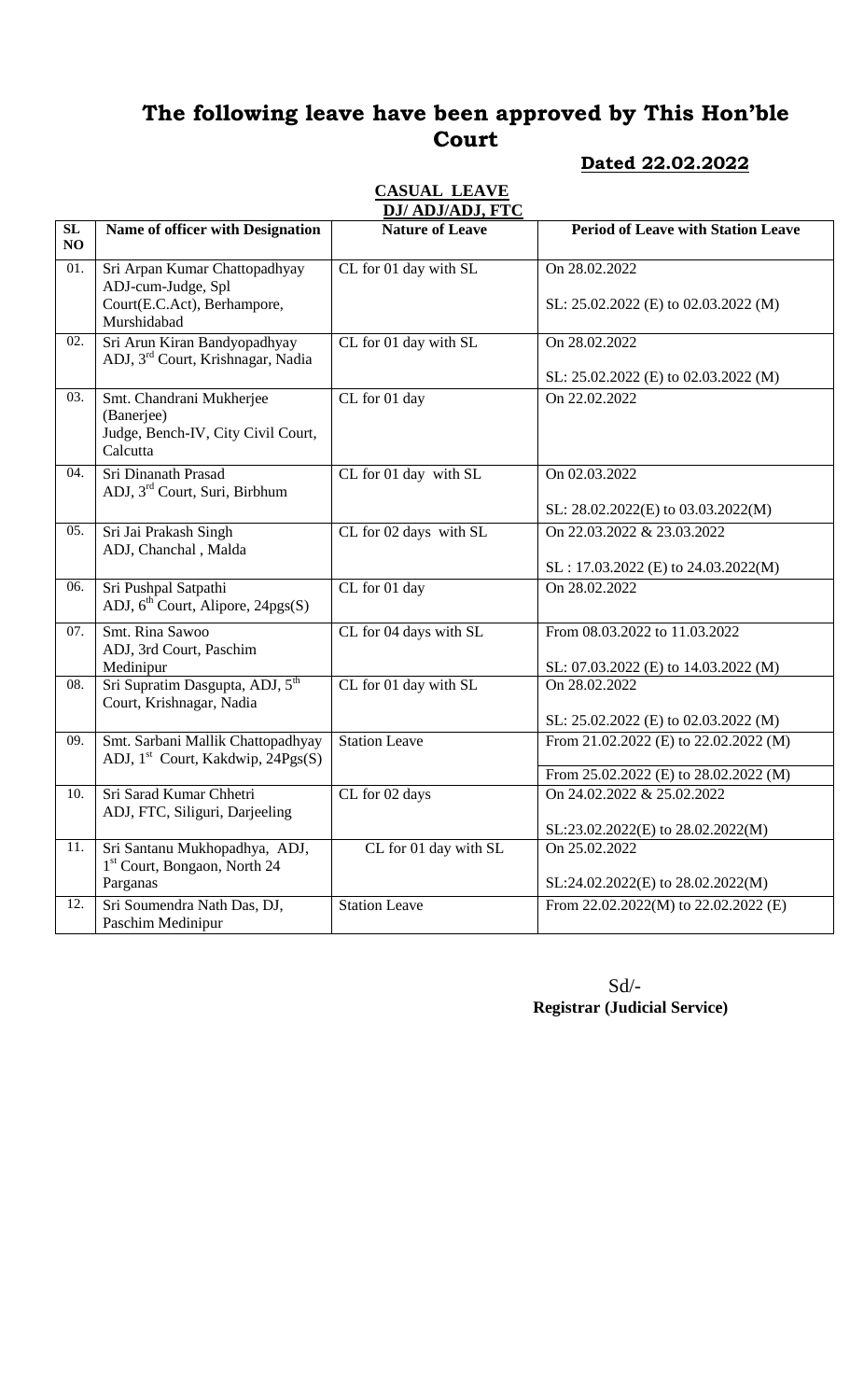## **The following leave have been approved by the Hon'ble Judge-in-Charge A.D.**

#### **Dated: 22.02.2022**

## **ADJ, FTC/ CJ(SD)**

| <b>SL</b><br>NO | Name of officer with<br><b>Designation</b>                             | <b>Nature of Leave</b>                          | <b>Period of Leave with Station Leave</b> |
|-----------------|------------------------------------------------------------------------|-------------------------------------------------|-------------------------------------------|
| 01.             | Mrs. Prajna Gargi<br>(Bhattacharya) Hussain<br>ADJ, FTC, Suri, Birbhum | Cancellation of Child Care<br>Leave for 19 days | From 21.02.2022 to 11.03.2022             |
| 02.             | Sri Hindol Roy<br>$CJ(SD)$ , $2nd$ Court, Hooghly,<br>Sadar.           | Quarantine Leave for 21<br>days                 | From 15.01.2022 to 04.02.2022             |

## **ACJM**

| SI.<br>No. | Name of officer with<br><b>Designation</b>                               | <b>Nature of Leave</b>          | <b>Period of Leave with Station Leave</b> |
|------------|--------------------------------------------------------------------------|---------------------------------|-------------------------------------------|
| 03.        | Sri Nirnaya Tamang, ACJM,<br>1 <sup>st</sup> Court, Baruipur, 24 Pgs (S) | Quarantine Leave for 16<br>days | From 13.01.2022 to 28.01.2022             |

## **JM**

| <b>SL</b><br>N <sub>O</sub> | Name of officer with<br><b>Designation</b>                                 | <b>Nature of Leave</b>          | <b>Period of Leave with Station Leave</b> |
|-----------------------------|----------------------------------------------------------------------------|---------------------------------|-------------------------------------------|
| 04.                         | Smt Shivi Srivastava<br>JM, Bongaon, North 24                              | Quarantine Leave for 15<br>days | From 04.01.2022 to 18.01.2022             |
|                             | Parganas                                                                   | Quarantine Leave for 08<br>days | From 20.01.2022 to 27.01.2022             |
| 05.                         | Smt. Aparna Chatterjee<br>JM, 4 <sup>th</sup> Court, Serampore,<br>Hooghly | Quarantine Leave for 07<br>days | From 10.01.2022 to 16.01.2022             |

## **CJ(JD)**

| Sl.<br>No. | Name of officer with<br><b>Designation</b>                     | <b>Nature of Leave</b>        | <b>Period of Leave with Station Leave</b> |
|------------|----------------------------------------------------------------|-------------------------------|-------------------------------------------|
| 06.        | Smt. Debarati Dey<br>$CJ(JD)$ , 1 <sup>st</sup> Court, Bankura | Commuted Leave for 08<br>days | From 30.01.2022 to 06.02.2022             |
|            |                                                                | Earned Leave for 01 day       | On 07.02.2022                             |